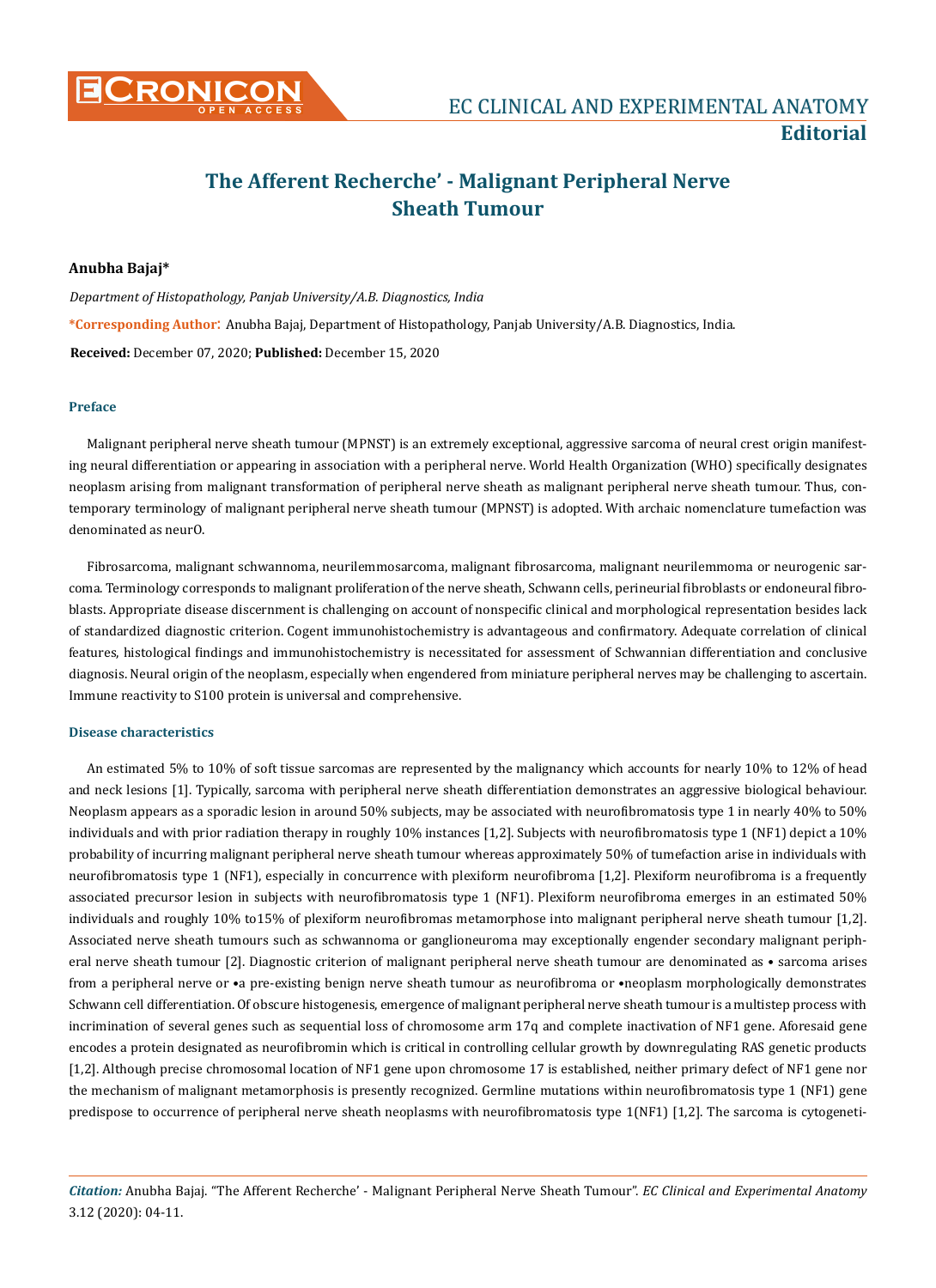05

cally complex and malignant transformation is concomitant with progressive genomic modifications of NF1 or inactivating mutations of CDKN2A, CDKN2B and PRC2 genes. Additional mutations are acquired with progressive malignant metamorphosis of precursor lesions. A subset is associated with point mutations of BRAFV600E gene [1,2]. Radiation therapy predisposes to emergence of secondary sarcoma on account of repetitive denaturation of deoxyribonucleic acid (DNA) and defective genomic regeneration. Around 40% to 50% of neoplasms are associated with family history of neurofibromatosis type 1(NF1). Besides, malignant peripheral nerve sheath tumour may arise de novo or within zones of previous radiation therapy [1,2]. Disease onset is discerned in young individuals between 27 years to 76 years with an average of 50 years. Generally, malignant peripheral nerve sheath tumour commonly arises between 20 years to 50 years. Typically, subjects with neurofibromatosis type1 (NF1) are younger, in contrast to sporadic and radiation -associated neoplasms [1,2]. Tumefaction has an equivalent gender distribution although a female predominance may be observed with female to male proportion of 3:1 with gastrointestinal malignant nerve sheath tumours [1,2]. Commonly, trunk and extremities are incriminated along with head and neck although no anatomic location of tumour distribution is exempt. Frequently implicated sites within the oral cavity are mandible, lips, buccal mucosa, larynx, parapharyngeal or pterygomaxillary space, minor salivary glands besides orbit, cranial nerves, paranasal sinus, nasal cavity and thyroid gland [1,2]. Gastrointestinal malignant peripheral nerve sheath tumours are exceptional. Submucosal malignant nerve sheath tumour can simulate an oesophageal schwannoma, thus may be undiscernible by standardized tissue specimens [3]. Nomenclature of neurofibromatosis type 1 (NF1) associated nerve sheath tumours is exemplified as •atypical neurofibromatous neoplasm of uncertain biological potential (ANNUBP) which demonstrate a minimum of two criterion denominated as cytological atypia, decimated architecture of neurofibroma, hypercellularity and mitotic figures exceeding >1 per 50 high power fields and beneath < 3 per 10 high power fields. •low grade malignant peripheral nerve sheath tumour with aforesaid morphological features of ANNUBP, absence of tumour necrosis and mitotic activity of 3 to 9 per 10 high power fields. •high grade malignant peripheral nerve sheath tumour exhibiting minimal mitotic activity of 10 per 10 high power fields or 3 to 9 per 10 high power fields in combination with tumour necrosis [2,3].

# **Clinical Elucidation**

Clinically, an enlarging nodule associated with pain and neural deficit can be encountered. The neoplasm manifests as an elliptical, well defined, firm, non fluctuant, non tender, non reducible, rapidly progressive swelling of variable magnitude at diverse sites. Superimposed epidermal layer is stretched whereas circumscribing soft tissue is uninvolved. Associated symptoms such as paraesthesia and weakness of sensory or motor branches of incriminated nerve are absent [3,4]. The fleshy malignancy is confluent with adjacent soft tissues and may disseminate through direct extension, haematogenous or perineural spread. Metastasis to regional lymph nodes is exceptional. Cogent histology is mandated although may be non specific and concurrence with clinical and radiologic features is necessitated. Indicative features are proximity to peripheral nerves and associated clinical history of neurofibromatosis type 1 (NF1) or precursor lesions [3,4].

#### **Histological Elucidation**

Grossly, the resected tumefaction is a fusiform or globoid, pseudo-encapsulated, greyish/white, hard, bulging lesion with frequent foci of degenerative necrosis. Tumefaction may be adherent to medium-sized or enlarged peripheral nerve with normal, uninvolved mucosa or epidermis superimposed upon foci of tumour elevation. Tumour magnitude varies from 2.5 centimetres to 17 centimetres [3,4]. On fine needle aspiration cytology, tumefaction is extensively cellular and composed of singular or aggregated, uniform, spindle-shaped cells. Morphological simulation with diverse sarcomas is significant and precise [4,5]. On frozen section, high grade neoplasms depict overt features of malignancy such as nuclear pleomorphism, brisk mitotic activity and zones of geographic necrosis. In contrast, discernment of low grade tumefaction can be challenging. Subjects with neurofibromatosis type1 (NF1) displaying enhanced cellularity, mitotic activity or nuclear atypia within a neurofibroma may be indicative of emergent malignant peripheral nerve sheath tumour [4,5]. On microscopy, streaming fascicles of atypical, spindle-shaped cells are interspersed within hypocellular or myxoid stroma. Atypical or uniform spindle-shaped cells are imbued with wavy, comma- shaped, thin, focally buckled, hyperchromatic nuclei and scanty cytoplasm with indistinct cytoplasmic boundaries. Cellular and nuclear pleomorphism or foci of poorly differentiated, malignant tumour cells with extensive incrimination of abutting skeletal muscle may be observed [4,5]. Upon low magnification, the neoplasm depicts a "marbled" appearance denominating alternating areas of hypocellularity and hypercellularity. Perivascular cellular accentuation is observed. Foci

*Citation:* Anubha Bajaj. "The Afferent Recherche' - Malignant Peripheral Nerve Sheath Tumour". *EC Clinical and Experimental Anatomy* 3.12 (2020): 04-11.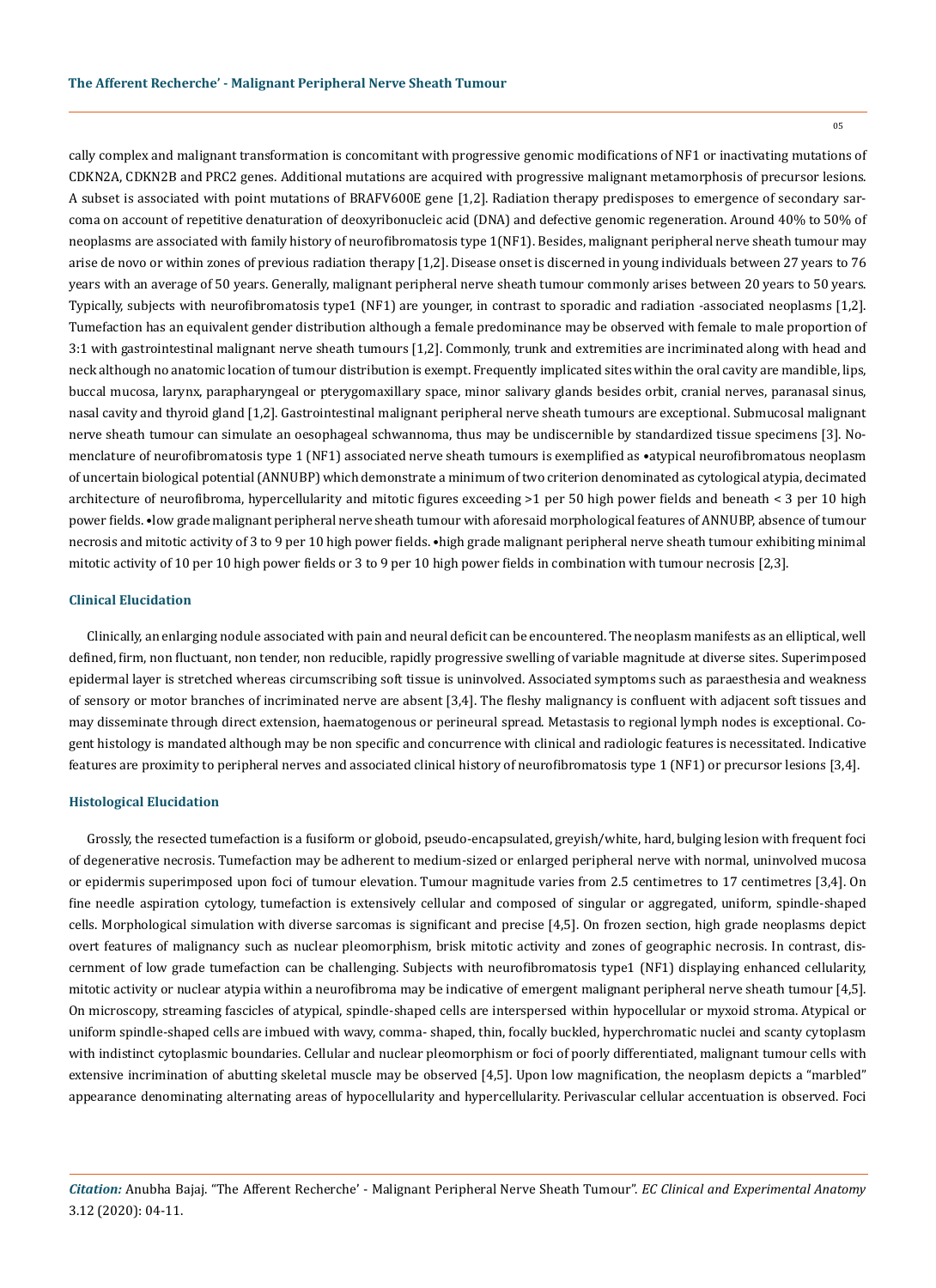of heterologous differentiation is observed within 10% to 15% instances. Zonal rhabdomyoblastic differentiation is generally associated with adverse clinical behaviour [4,5]. Morphologically, the cellular neoplasm is devoid of a classical, well defined appearance. Majority (80% to 85%) of neoplasms display a fibrosarcoma-like fascicular or a focal storiform configuration with mitotic figures exceeding  $\geq 4$ per high power field. Tumour cells depict uniform cytological features with indistinct cytoplasmic boundaries and configure bundles or fascicles. Foci of myxoid stroma and hyalinization are discerned. Epithelioid tumour cells may be exemplified [5,6]. A cascade of spindleshaped cells with nuclei of varying magnitude is disseminated within soft tissue stroma. Foci of nuclear pleomorphism or mitotic figures of around 7 per 10 high power fields is discerned [5,6]. Spindle- shaped tumour cells may infiltrate the enveloping interstitial tissue and basal myoepithelium [6]. Tumefaction may be associated with a precursor lesion such as neurofibroma. Glandular elements or nuclear palisading is uncommonly observed. Nearly 15% neoplasms exhibit divergent differentiation with distinct subclassification. Zones of heterologous differentiation as components of chondrosarcoma, osteosarcoma or rhabdomyosarcoma (malignant triton tumour) can be enunciated [5,6]. Additional morphologic features are proliferation of miniature vascular articulations, accumulation of tumour cells



*Figure 1: Malignant Peripheral Nerve Sheath Tumour Depicting Fascicles Of Spindle-Shaped Cells With Thin, Wavy Nuclei Surrounded By Hyalinized Stroma And Minimal Mitosis [9].*



*Figure 2: Malignant Peripheral Nerve Sheath Tumour Demonstrating Bundles Of Spindle-Shaped Cells With Minimal Mitosis And A Focal Storiform Pattern [10].*

*Citation:* Anubha Bajaj. "The Afferent Recherche' - Malignant Peripheral Nerve Sheath Tumour". *EC Clinical and Experimental Anatomy* 3.12 (2020): 04-11.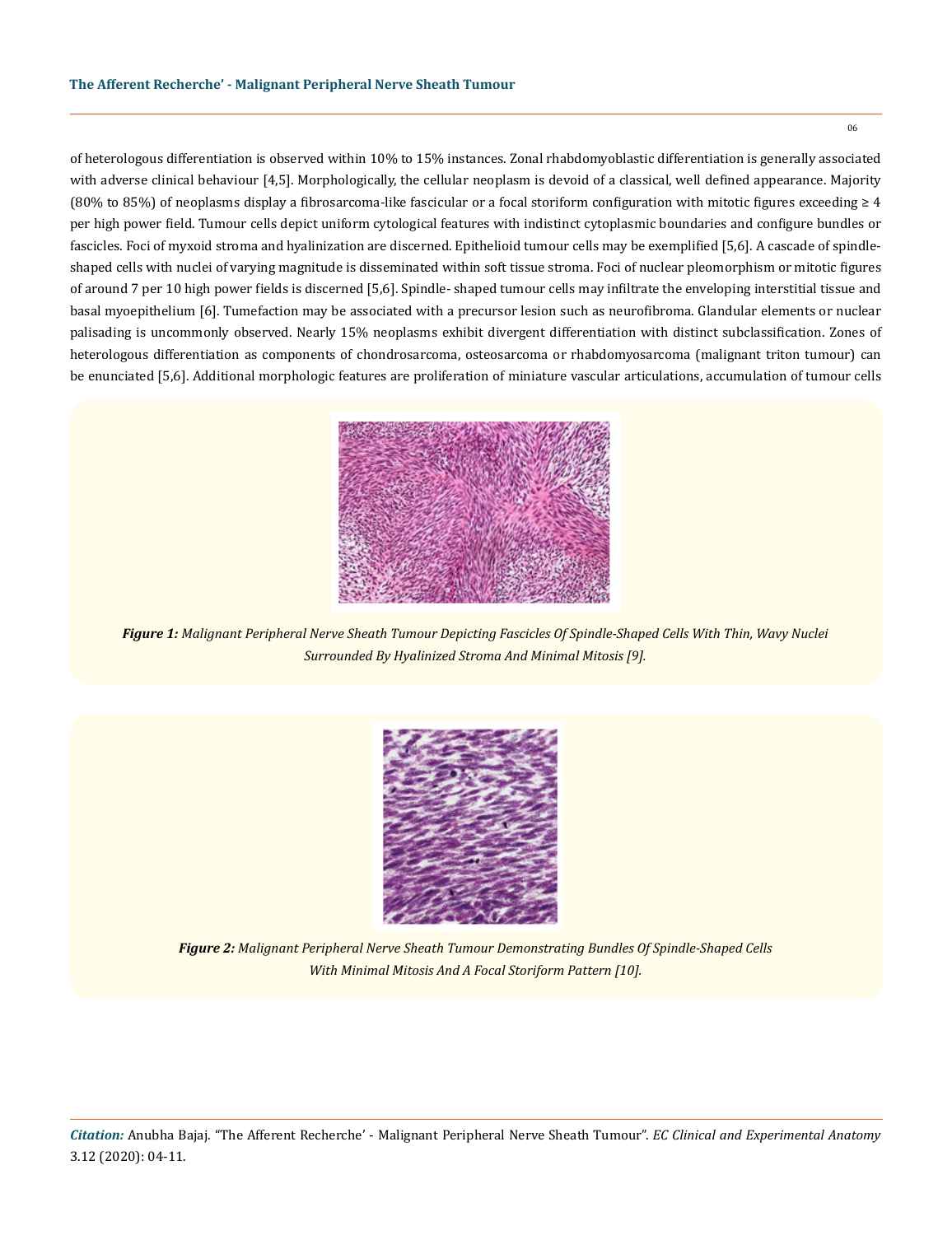

*Figure 3: Malignant Peripheral Nerve Sheath Tumour Delineating Fascicles Of Spindle-Shaped Cells With Admixed Foci Of Hyalinized Stroma [11].*



*Figure 4: Malignant Peripheral Nerve Sheath Tumour Enunciating Bundles And Whorls Of Spindle-Shaped Cells With Minimal Mitosis, Focal Haemorrhage And Enveloping Hyalinized Stroma [12].* 



*Figure 5: Malignant Peripheral Nerve Sheath Tumour Exemplifying Strips Of Spindle-Shaped Cells With Thin, Attenuated Nuclei, Eosinophilic Cytoplasm, Minimal Mitosis And Abundant Hyalinized Stroma [13].*

*Citation:* Anubha Bajaj. "The Afferent Recherche' - Malignant Peripheral Nerve Sheath Tumour". *EC Clinical and Experimental Anatomy* 3.12 (2020): 04-11.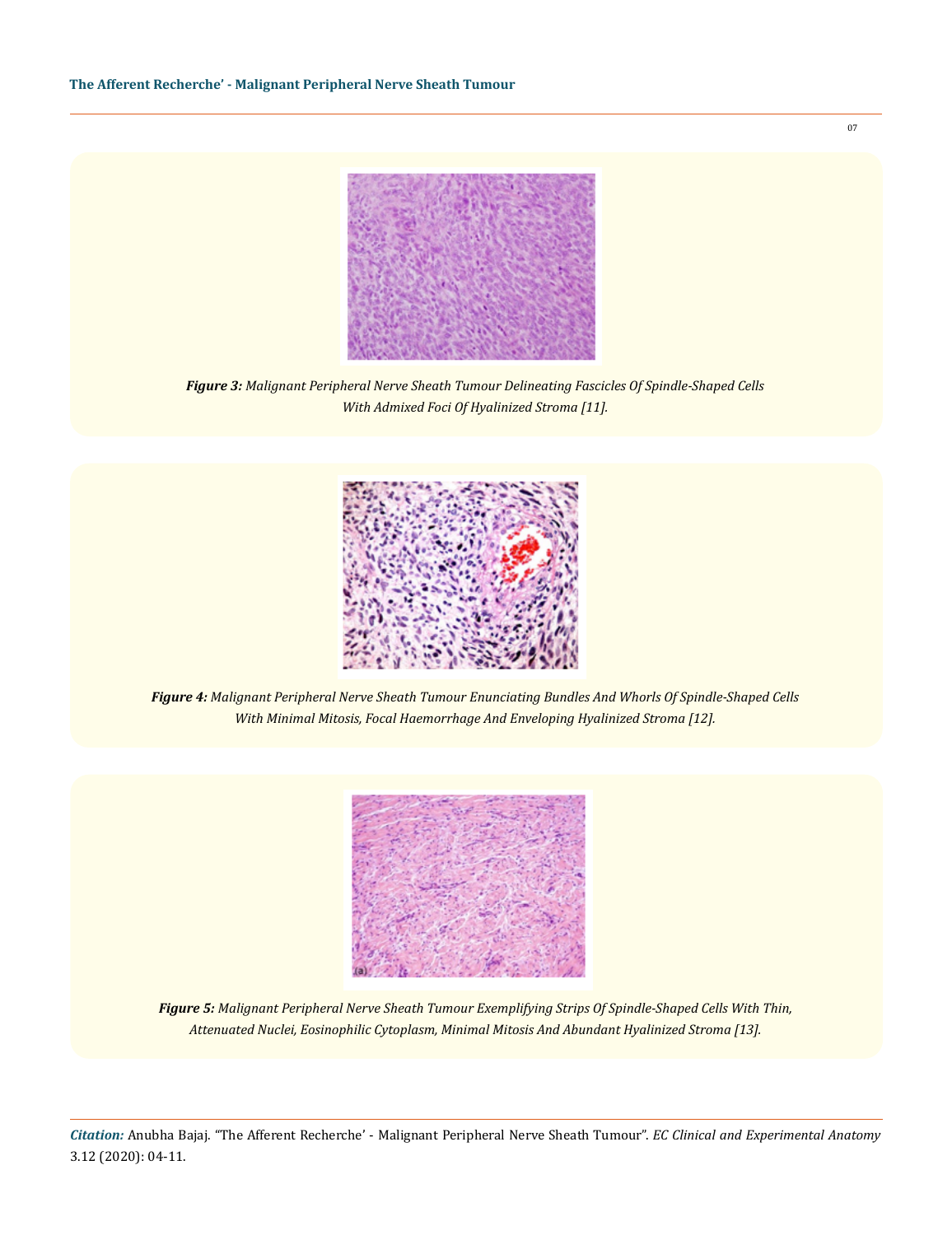

*Figure 6: Malignant Peripheral Nerve Sheath Tumour Exhibiting Fascicles Of Spindle-Shaped Cells With Hyperchromatic, Wavy Nuclei, Abundant Cytoplasm, Minimal Mitosis And Enveloping Hyalinized Stroma [14].*



*Figure 7: Malignant Peripheral Nerve Sheath Tumour Depicting Fascicles Of Spindle-Shaped Cells With Hyperchromatic Nuclei, Eosinophilic Cytoplasm And Occasional Mitotic Figures Encompassed Within A Hyalinized Stroma [15].*



*Figure 8: Malignant Peripheral Nerve Sheath Tumour Enunciating Fascicles Of Spindle-Shaped Cells With Attenuated, Hyperchromatic Nuclei, Eosinophilic Cytoplasm, Absent Mitosis And An Encompassing Fibrotic Stroma [16].* 

*Citation:* Anubha Bajaj. "The Afferent Recherche' - Malignant Peripheral Nerve Sheath Tumour". *EC Clinical and Experimental Anatomy* 3.12 (2020): 04-11.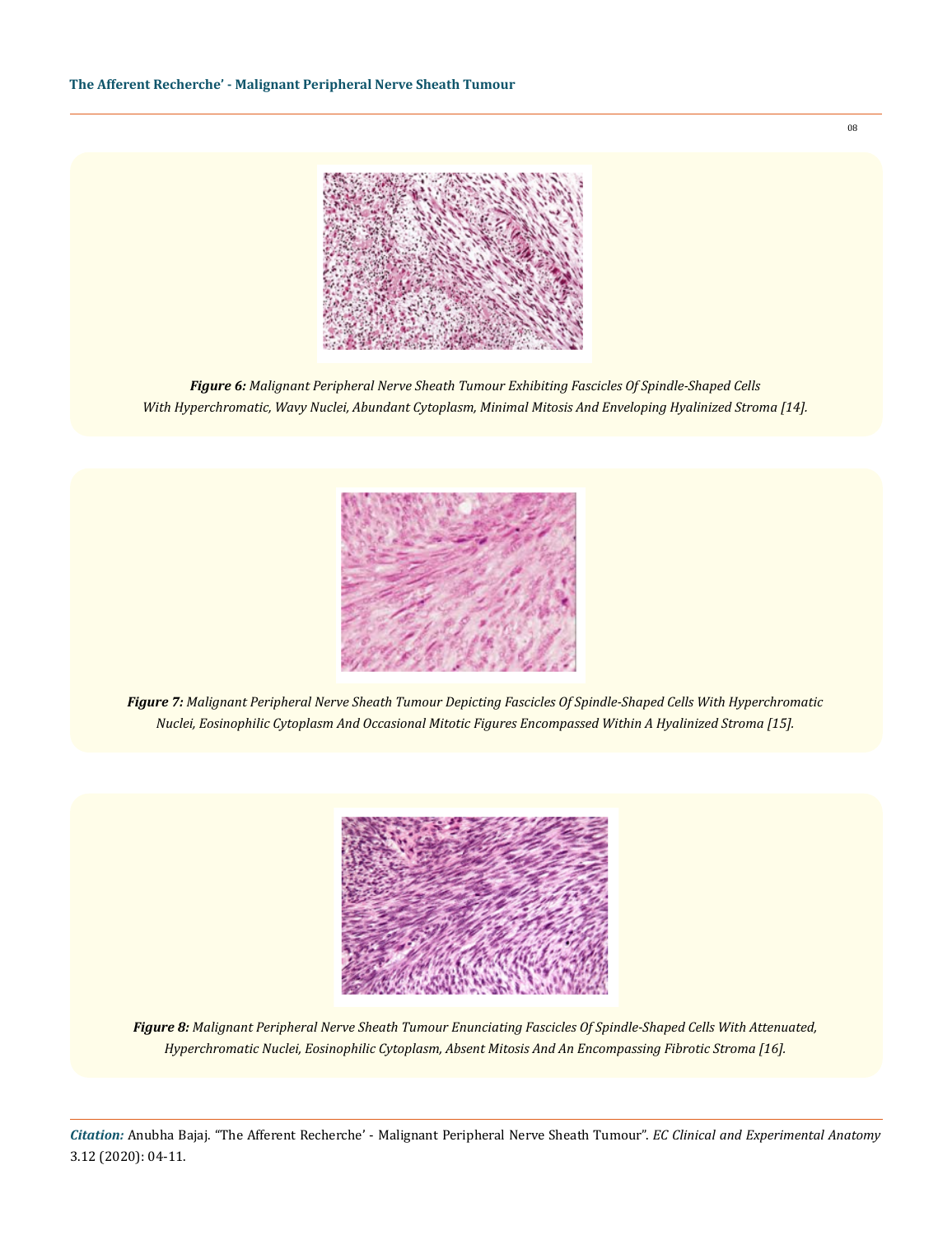within the subendothelial vascular zone, occurrence of concomitant neurofibromas (especially with neurofibromatosis type 1, geographic necrosis and pseudo-palisading of tumour cells) [5,6].

#### **Immune histochemical elucidation**

Malignant peripheral nerve sheath tumour is immune reactive to S100 protein, vimentin, nestin, SOX-10, high mobility group A2 (HMG-A2) and leukocyte common antigen (LCA). Tumour cells of neural origin are immune reactive to S100 protein, vimentin and B cell lymphoma 2 (Bcl-2) antigen. Immune staining for S100 protein or SOX10 may be patchy, focal and discerned in around 50% neoplasms. Foci of rhabdomyosarcomatous transformation are immune reactive to desmin, myogenin or MyoD1 [1,2]. The neoplasm is immune non reactive to CD99, CD34, epithelial membrane antigen (EMA), cytokeratin (CK-7), desmin, diverse melanocytic markers as human melanoma black 45 (HMB-45) antigen or Melan-A along with antibodies against spinal muscular atrophy which excludes muscle-specific, spindle-shaped cellular malignancies [1,2]. High grade, sporadic and radiation-associated neoplasms depict loss of nuclear reactivity to H3K27me3, an epigenetic modification to histone H3. However, sensitivity of detection is decimated in low grade and neurofibromatosis type 1 (NF1) associated malignant peripheral nerve sheath tumours with complete absence in around 72% instances and mosaic or partial loss in roughly 19% subjects [1,2]. Approximately 50% of epithelioid variant and 67% of malignant peripheral nerve sheath tumours are immune non reactive to nuclear integrase interactor 1(INI-1) [1,2]. MIB-1 proliferative index of malignant peripheral nerve sheath tumour is around 25%, indicative of a malignant neoplasm. MIB-1 index varies from 5% to 65%, a feature which is beneficial in differentiating benign tumours from malignant neoplasia [1,2].

# **Differential diagnosis**

Malignant peripheral nerve sheath tumour requires segregation from diverse neoplasia such as fibrosarcoma, monophasic.

- Synovial sarcoma, leiomyosarcoma, desmoplastic melanoma, solitary fibrous tumour and nodular fasciitis [7,8].
- Fibrosarcoma demonstrates a fascicular configuration with histological features simulating malignant peripheral nerve sheath tumour. However, evidence of nerve sheath differentiation is absent. Tumour cells are uniform and are characteristically arranged in elongated, sweeping fascicles. The neoplasm is immune reactive to smooth muscle actin (SMA) and muscle specific actin (MSA) and is immune non reactive to cytokeratin (CK), epithelial membrane antigen (EMA) or S100 protein [7,8].
- Synovial sarcoma demonstrates a uniform, fascicular, biphasic tumour configuration composed of fibroblast-like, spindle-shaped cells admixed with gland-like epithelial structures and mucin containing glandular lumina. The epithelial component depicts moderate, distinctive amphophilic cytoplasm with round to ovoid nuclei. Majority (90%) of neoplasms are immune reactive to cytokeratin (CK) or epithelial membrane antigen (EMA) and 60% to 70% tumours react to CD99 (MIC-2). The neoplasm is immune non reactive to S100 protein [7,8].
- Monophasic synovial sarcoma exemplifies monotonous cytological features. Immune reactivity to keratin or epithelial membrane antigen (EMA) is patchy. Genomic rearrangements of SYT gene are observed.
- Leiomyosarcoma is classically composed of spindle-shaped tumour cells with intensely eosinophilic cytoplasm and centric, bluntended, cigar shaped nuclei with juxta- nuclear vacuoles. Leiomyosarcoma is immune reactive to smooth muscle markers such as myosin, calponin, smooth muscle actin (SMA), desmin and h-caldesmon [7,8].
- Neurofibroma is a minimally cellular neoplasm delineating Schwann cells with wavy, serpentine nuclei, wire-like collagen fibrils, stromal muco-substances, mast cells, Pacinian corpuscles, Wagner-Meissner corpuscles and axons highlighted by silver or acetylcholinesterase stains. The neoplasm is devoid of nuclear atypia or mitotic activity [7,8].

*Citation:* Anubha Bajaj. "The Afferent Recherche' - Malignant Peripheral Nerve Sheath Tumour". *EC Clinical and Experimental Anatomy* 3.12 (2020): 04-11.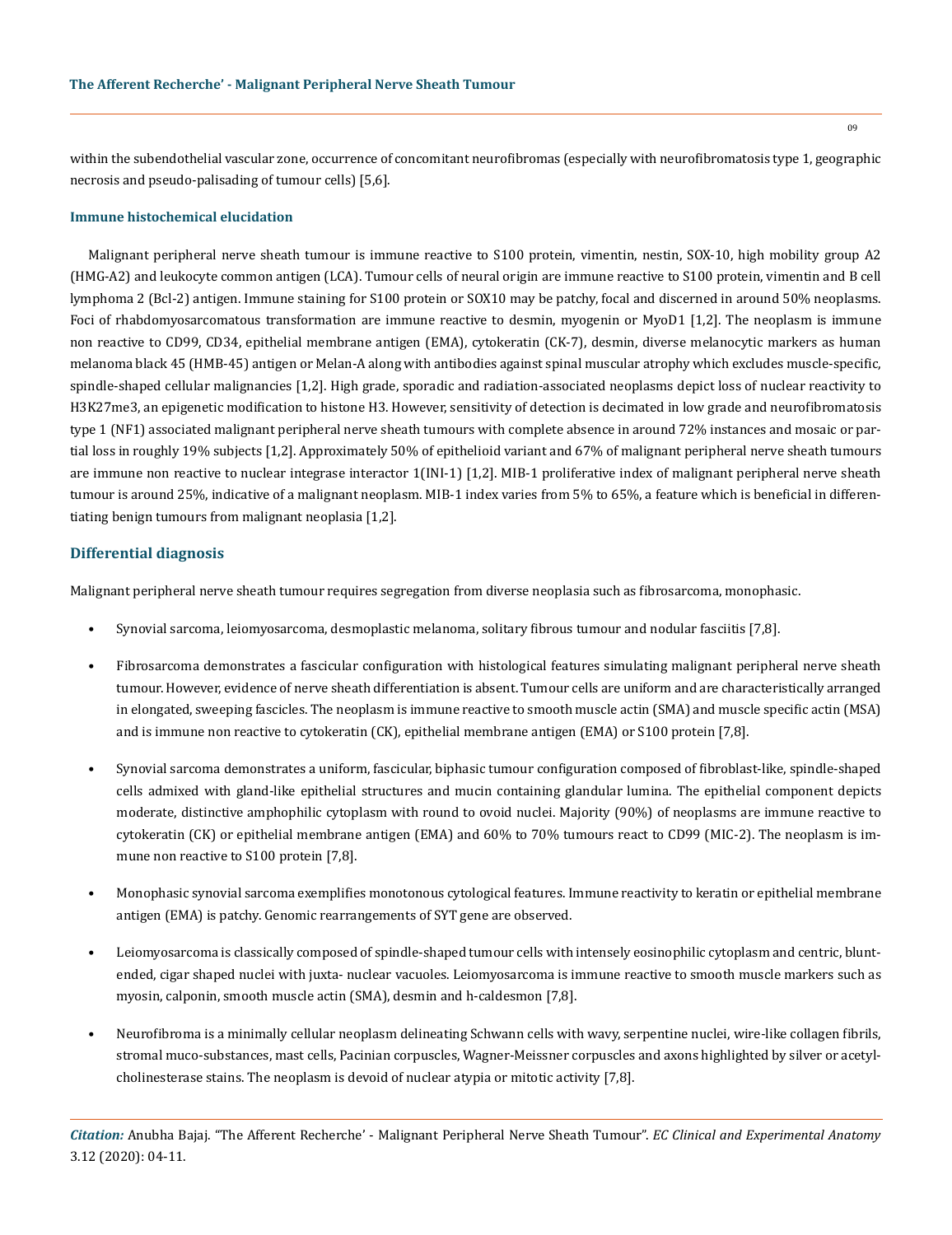- Atypical neurofibroma can arise in concurrence with neurofibromatosis type 1(NF1). The neoplasm displays preservation of tumour architecture, lack of significant cytological atypia or tumour necrosis and mitotic activity is usually below < 3 per10 high power fields [7,8].
- Spindle cell melanoma depicts atypical, pigmented spindle-shaped cells with significant pleomorphism and mitosis infiltrating the circumscribing stroma. Tumefaction is diffusely immune reactive to S100 protein along with reactivity to diverse mature melanocytic markers [8].
- Metastatic malignant melanoma clinically manifests as a soft tissue neoplasm composed of melanocytes with clear or dusty cytoplasm and fine nuclear chromatin. Mitotic figures, pleomorphism or cellular and nuclear atypia is observed. Tumefaction may be associated with preceding history of primary cutaneous melanoma, incrimination of regional lymph nodes and immune reactive melanocytic markers such as human melanoma black45 (HMB-45) antigen, Melan-A, tyrosinase and micropthalmia transcription factor (MiTF) [7,8].
- Dedifferentiated liposarcoma demonstrates an admixture of well differentiated and poorly differentiated components, enhanced cellularity, cellular and nuclear pleomorphism, mitotic activity exceeding 5 per 10 high power fields and appears as a non lipogenic sarcoma. Amplification of MDM2 gene is observed [7,8].
- Low grade fibromyxoid sarcoma is moderately cellular with bland, fusiform or spindle-shaped cells delineating focal or diffuse whorls interspersed within an extensively collagenized stroma. Epithelioid cell aggregates or enlarged collagen rosettes may be discerned. Mitotic activity, cellular and nuclear pleomorphism, atypia and enhanced cellularity are occasional. The neoplasm is immune reactive to MUC4 and demonstrates FUS-CREB genetic rearrangements [7,8].
- Cellular schwannoma is composed of an element of foamy macrophages and hyalinized vascular articulations. The neoplasm is intensely immune reactive to S100 protein [7,8]. Additionally, segregation is required from diverse mesenchymal malignancies such as fibrosarcoma, leiomyosarcoma, malignant melanoma or synovial sarcoma. Hypocellular and myxoid stromal regions are additionally denominated in leiomyosarcoma, malignant fibrous histiocytoma or fibrosarcoma [7,8]. Benign lesions such as solitary fibrous tumour or nodular fasciitis are associated with restricted tumour progression and precise morphology [8].

#### **Investigative assay**

Endoscopic ultrasound fine needle aspiration biopsy (EUS-FNAB) and boring biopsy are beneficially adopted in discerning submucosal malignant peripheral nerve sheath tumour. The neoplasm can display superimposed ulceration of protruding variety. Appropriate quantities of tumour cells may appear accumulated upon floor of the ulcer. Tumour surface is coated with necrotic tissue and aggregates of fibroblasts. Aforesaid procedures are recommended following initial, nondiagnostic tissue specimens [7,8]. Radiographic examination depicts a soft tissue neoplasm with absence of bony incrimination. Nevertheless, an intraosseous tumour confined to the oral cavity delineates comprehensive bone destruction with bone expansion, erosion, tooth mobility, well defined bony radiolucency along with enlargement of mandibular canal or mental foramen [7,8]. Upon barium fluoroscopy, gastrointestinal malignant peripheral nerve sheath tumour depicts a semi-circular, raised lesion. Upper gastrointestinal endoscopy reveals a hard, greyish neoplasm with superficial ulceration [7,8]. Endoscopic ultrasound (EUS) demonstrates an isoechoic mass. Computerized tomography (CT) displays a tumefaction of minimal density and variable magnitude. Adjacent regional lymph nodes may be incriminated [7,8]. Contrast enhanced computerized tomography (CT) scan demonstrates an enlarged, heterogeneous, enhancing, space occupying soft tissue lesion [7,8]. Magnetic resonance imaging (MRI) demonstrates a hyperintense mass on T2 weighted imaging which is accompanied by prolonged contrast enhancement. Tumour invasion into surrounding soft tissue is usually absent. MRI depicts association of the neoplasm with an enlarged peripheral nerve or a neurofibroma [7,8]. Normally, nerve cells manifest abundant glucose transporter type 3 (GLUT-3), a molecule which transports glucose into neural cells and depicts enhanced uptake with fluoro-deoxy glucose positron emission tomography (FDG-PET). Avidity on fluoro-deoxy glucose positron emission tomography (FDG PET) maybe nonspecific although may demarcate malignant peripheral nerve sheath tumour from neurofibroma Adoption of diverse preoperative imaging assays may not adequately distinguish the grade of malignancy [7,8].

#### **Therapeutic options**

Optimal treatment strategy is extensive surgical extermination of the neoplasm with adjuvant radiotherapy and/ or chemotherapy. Comprehensive surgical eradication of the neoplasm with broad perimeter of uninvolved, tumour-free tissue is recommended. Preoperative detection of malignant tumefaction is subjected to radical resection which is accompanied by superior prognostic outcomes.

*Citation:* Anubha Bajaj. "The Afferent Recherche' - Malignant Peripheral Nerve Sheath Tumour". *EC Clinical and Experimental Anatomy* 3.12 (2020): 04-11.